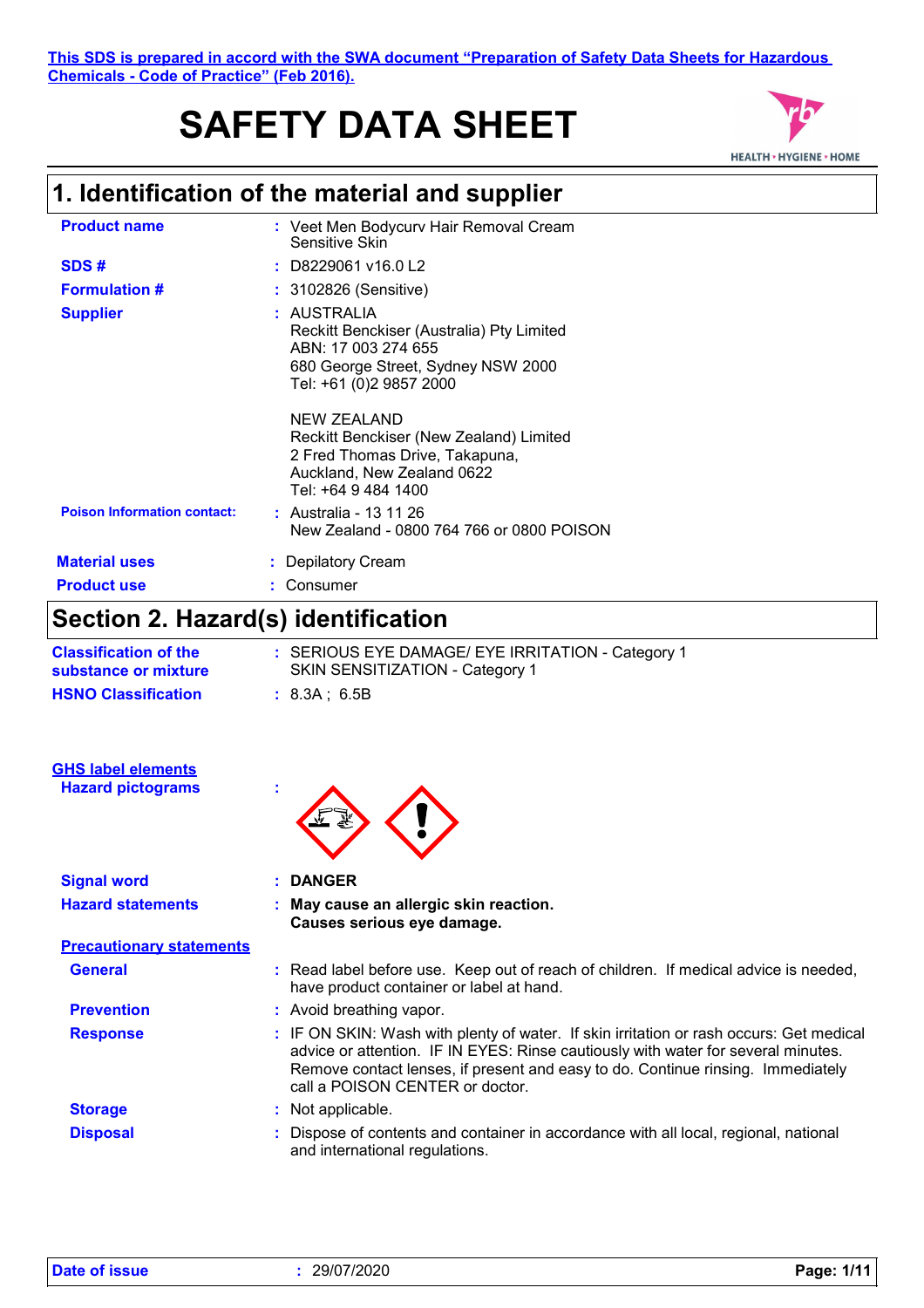### **Section 2. Hazard(s) identification**

| <b>Supplemental label</b>                              | : Safety Label Language:                                                                                                                                                                                                           |
|--------------------------------------------------------|------------------------------------------------------------------------------------------------------------------------------------------------------------------------------------------------------------------------------------|
| elements                                               | Keep the outer packaging, as it contains precautions and full directions for use.<br>Read and follow all precautions and directions before use                                                                                     |
|                                                        | Do not exceed 6 minutes (normal)/ 10 minutes (sensitive) total application time                                                                                                                                                    |
|                                                        | Suitable for use on back, chest, arms, legs and underarms                                                                                                                                                                          |
|                                                        | Not suitable for use on head, face, eyes, nose, ears, around the anus, genitals and<br>nipples or any other body parts                                                                                                             |
|                                                        | Do not use on varicose veins, scars, moles, spotty, broken, irritated, sunburnt skin<br>or on skin that has had an adverse reaction to hair removal creams in the past<br>Always leave 72 hours between hair removal sessions      |
|                                                        | Check with your doctor before using if you are on any medical which can affect the<br>skin, if you suffer from any skin related disorder, or if you have a condition which<br>may affect the skin                                  |
|                                                        | Before every use, test your skin reaction by applying and removing the product to a<br>small part of the area you wish to treat, following the directions for use. If after 24<br>hours there is no adverse reaction, continue use |
|                                                        | If you experience any smarting/tingling during use, remove the product immediately<br>and rinse thoroughly with cold water. If burning sensation persists, seek medical<br>advice                                                  |
|                                                        | Skin may be more sensitive for a short time after use, so avoid scratching.                                                                                                                                                        |
|                                                        | After use we recommend waiting 24 hours before using anti-perspirant, any other<br>perfumed products, using artificial tanning equipment, swimming or sunbathing                                                                   |
|                                                        | Keep out of reach of children                                                                                                                                                                                                      |
|                                                        | In case of ingestion seek medical advice immediately and show outer pack<br>Avoid contact with eyes. In case of contact with eyes, rinse immediately with plenty<br>of water and seek medical advice.                              |
|                                                        | Contains alkali and thioglycolate                                                                                                                                                                                                  |
|                                                        | Product may cause surfaces to become slippery                                                                                                                                                                                      |
|                                                        | Avoid spillage on carpets, clothes and flooring                                                                                                                                                                                    |
| <b>Additional information</b>                          | : No known significant effects or critical hazards.                                                                                                                                                                                |
| <b>Recommendations</b>                                 | : No known significant effects or critical hazards.                                                                                                                                                                                |
| <b>Recommendations</b>                                 | : No known significant effects or critical hazards.                                                                                                                                                                                |
| Other hazards which do not<br>result in classification | : None known.                                                                                                                                                                                                                      |
|                                                        |                                                                                                                                                                                                                                    |

### **Section 3. Composition and ingredient information**

**Substance/mixture :**

: Mixture

| Ingredient name              | $\%$ (w/w) | <b>CAS number</b> |
|------------------------------|------------|-------------------|
| Potassium Thioglycolate      | 8≥         | 34452-51-2        |
| White mineral oil, petroleum | 5⊃         | l 8042-47-5       |
| Slaked lime                  | 5⊃         | 1305-62-0         |
| Talc                         | -≤3        | 14807-96-6        |

 **Other Non-hazardous ingredients to 100%**

**Occupational exposure limits, if available, are listed in Section 8.**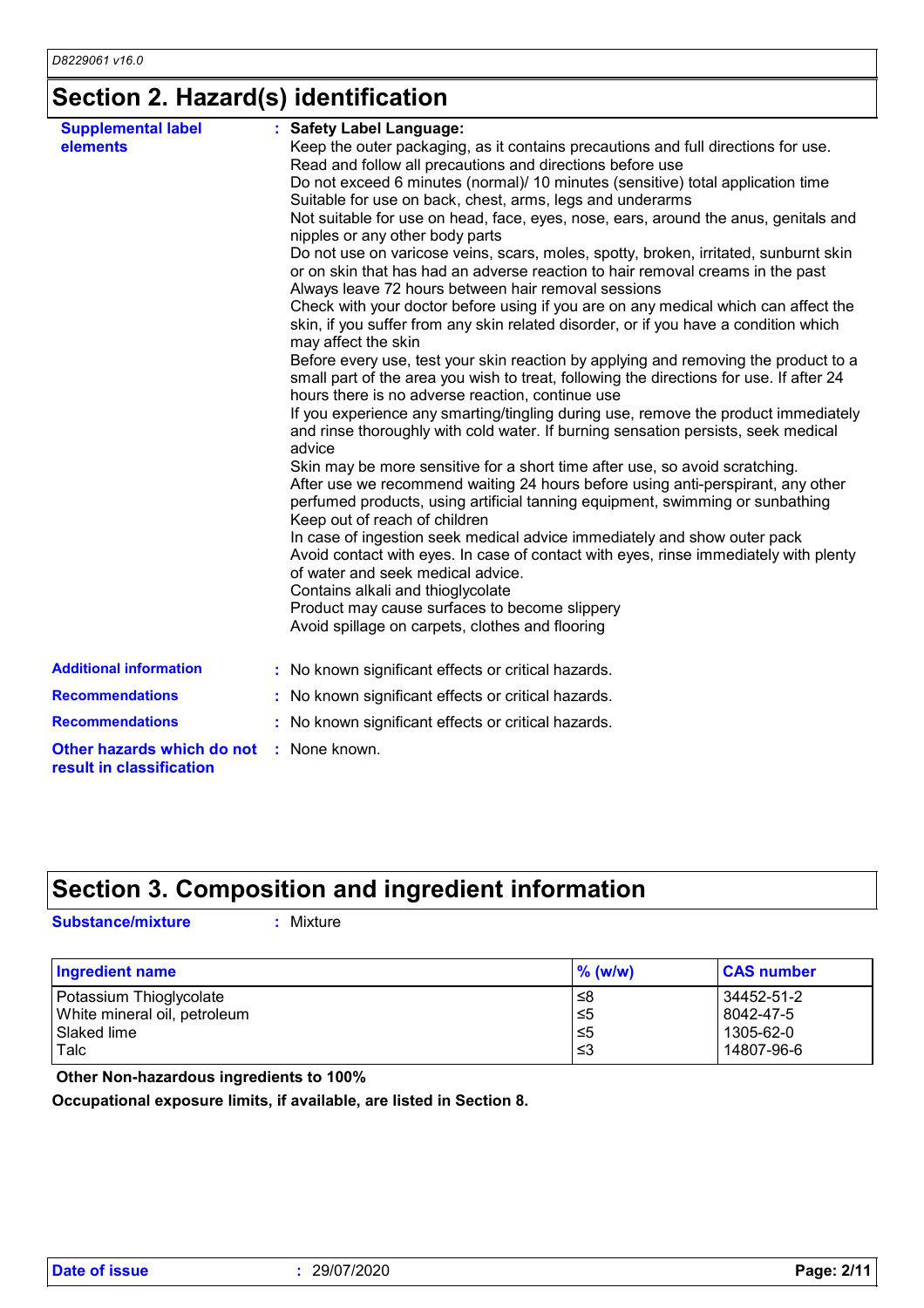## **Section 4. First aid measures**

|                     | <b>Description of necessary first aid measures</b>                                                                                                                                                                                                                                                                                                                                                                                                                                                                                                                                                                                                                                                                                                                                                                                                                                   |
|---------------------|--------------------------------------------------------------------------------------------------------------------------------------------------------------------------------------------------------------------------------------------------------------------------------------------------------------------------------------------------------------------------------------------------------------------------------------------------------------------------------------------------------------------------------------------------------------------------------------------------------------------------------------------------------------------------------------------------------------------------------------------------------------------------------------------------------------------------------------------------------------------------------------|
| <b>Eye contact</b>  | : Get medical attention immediately. Call a poison center or physician. Immediately<br>flush eyes with plenty of water, occasionally lifting the upper and lower eyelids.<br>Check for and remove any contact lenses. Continue to rinse for at least 10 minutes.<br>Chemical burns must be treated promptly by a physician.                                                                                                                                                                                                                                                                                                                                                                                                                                                                                                                                                          |
| <b>Inhalation</b>   | Get medical attention immediately. Call a poison center or physician. Remove<br>victim to fresh air and keep at rest in a position comfortable for breathing. If it is<br>suspected that fumes are still present, the rescuer should wear an appropriate mask<br>or self-contained breathing apparatus. If not breathing, if breathing is irregular or if<br>respiratory arrest occurs, provide artificial respiration or oxygen by trained personnel.<br>It may be dangerous to the person providing aid to give mouth-to-mouth<br>resuscitation. If unconscious, place in recovery position and get medical attention<br>immediately. Maintain an open airway. Loosen tight clothing such as a collar, tie,<br>belt or waistband.                                                                                                                                                  |
| <b>Skin contact</b> | : Get medical attention immediately. Call a poison center or physician. Wash with<br>plenty of soap and water. Remove contaminated clothing and shoes. Wash<br>contaminated clothing thoroughly with water before removing it, or wear gloves.<br>Continue to rinse for at least 10 minutes. Chemical burns must be treated promptly<br>by a physician. In the event of any complaints or symptoms, avoid further exposure.<br>Wash clothing before reuse. Clean shoes thoroughly before reuse.                                                                                                                                                                                                                                                                                                                                                                                      |
| <b>Ingestion</b>    | Get medical attention immediately. Call a poison center or physician. Wash out<br>mouth with water. Remove dentures if any. Remove victim to fresh air and keep at<br>rest in a position comfortable for breathing. If material has been swallowed and the<br>exposed person is conscious, give small quantities of water to drink. Stop if the<br>exposed person feels sick as vomiting may be dangerous. Do not induce vomiting<br>unless directed to do so by medical personnel. If vomiting occurs, the head should<br>be kept low so that vomit does not enter the lungs. Chemical burns must be treated<br>promptly by a physician. Never give anything by mouth to an unconscious person.<br>If unconscious, place in recovery position and get medical attention immediately.<br>Maintain an open airway. Loosen tight clothing such as a collar, tie, belt or<br>waistband. |

#### **Most important symptoms/effects, acute and delayed**

| <b>Potential acute health effects</b> |                                                                                                                                |
|---------------------------------------|--------------------------------------------------------------------------------------------------------------------------------|
| <b>Eye contact</b>                    | : Causes serious eye damage.                                                                                                   |
| <b>Inhalation</b>                     | : No known significant effects or critical hazards.                                                                            |
| <b>Skin contact</b>                   | May cause an allergic skin reaction.                                                                                           |
| <b>Ingestion</b>                      | : No known significant effects or critical hazards.                                                                            |
| Over-exposure signs/symptoms          |                                                                                                                                |
| <b>Eye contact</b>                    | : Adverse symptoms may include the following:<br>pain<br>watering<br>redness                                                   |
| <b>Inhalation</b>                     | : No specific data.                                                                                                            |
| <b>Skin contact</b>                   | Adverse symptoms may include the following:<br>pain or irritation<br>redness<br>blistering may occur                           |
| <b>Ingestion</b>                      | : Adverse symptoms may include the following:<br>stomach pains                                                                 |
|                                       | Indication of immediate medical attention and special treatment needed, if necessary                                           |
| <b>Notes to physician</b>             | : Treat symptomatically. Contact poison treatment specialist immediately if large<br>quantities have been ingested or inhaled. |
| <b>Specific treatments</b>            | : No specific treatment.                                                                                                       |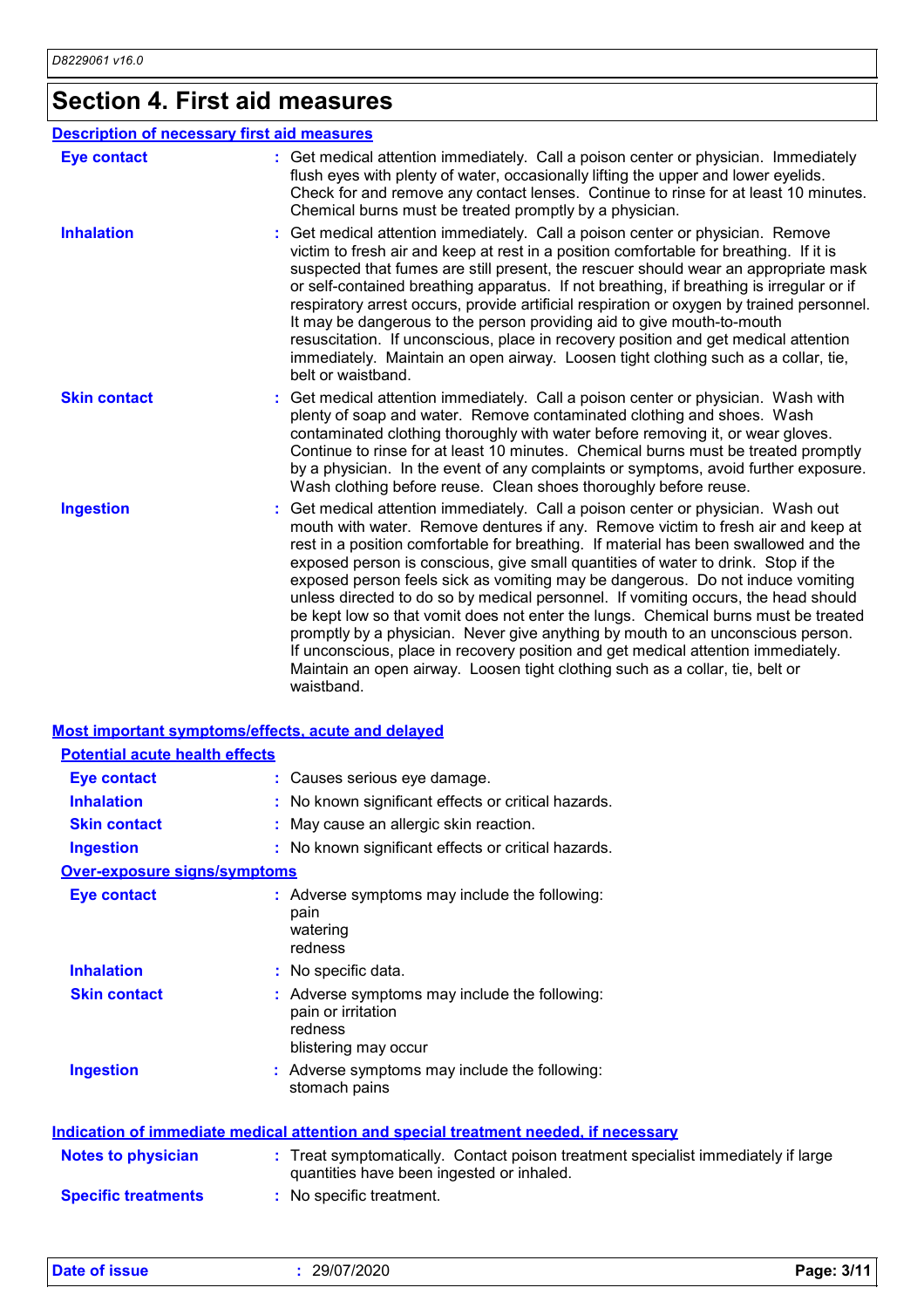### **Section 4. First aid measures**

| mask or self-contained breathing apparatus. It may be dangerous to the person<br>providing aid to give mouth-to-mouth resuscitation. Wash contaminated clothing<br>thoroughly with water before removing it, or wear gloves. | <b>Protection of first-aiders</b> | : No action shall be taken involving any personal risk or without suitable training. If it<br>is suspected that fumes are still present, the rescuer should wear an appropriate |
|------------------------------------------------------------------------------------------------------------------------------------------------------------------------------------------------------------------------------|-----------------------------------|---------------------------------------------------------------------------------------------------------------------------------------------------------------------------------|
|------------------------------------------------------------------------------------------------------------------------------------------------------------------------------------------------------------------------------|-----------------------------------|---------------------------------------------------------------------------------------------------------------------------------------------------------------------------------|

**See toxicological information (Section 11)**

### **Section 5. Fire-fighting measures**

| <b>Extinguishing media</b>                             |                                                                                                                                                                                                     |
|--------------------------------------------------------|-----------------------------------------------------------------------------------------------------------------------------------------------------------------------------------------------------|
| <b>Suitable extinguishing</b><br>media                 | : Use an extinguishing agent suitable for the surrounding fire.                                                                                                                                     |
| <b>Unsuitable extinguishing</b><br>media               | : None known.                                                                                                                                                                                       |
| <b>Specific hazards arising</b><br>from the chemical   | : No specific fire or explosion hazard.                                                                                                                                                             |
| <b>Hazardous thermal</b><br>decomposition products     | : No specific data.                                                                                                                                                                                 |
| <b>Special protective actions</b><br>for fire-fighters | : Promptly isolate the scene by removing all persons from the vicinity of the incident if<br>there is a fire. No action shall be taken involving any personal risk or without<br>suitable training. |
| <b>Special protective actions</b><br>for fire-fighters | : Fire-fighters should wear appropriate protective equipment and self-contained<br>breathing apparatus (SCBA) with a full face-piece operated in positive pressure<br>mode.                         |

### **Section 6. Accidental release measures**

|                                                       | <b>Personal precautions, protective equipment and emergency procedures</b>                                                                                                                                                                                                                                                                                                                                                                                                                                                                                                                                                                                                                                    |            |
|-------------------------------------------------------|---------------------------------------------------------------------------------------------------------------------------------------------------------------------------------------------------------------------------------------------------------------------------------------------------------------------------------------------------------------------------------------------------------------------------------------------------------------------------------------------------------------------------------------------------------------------------------------------------------------------------------------------------------------------------------------------------------------|------------|
| For non-emergency<br>personnel                        | : No action shall be taken involving any personal risk or without suitable training.<br>Evacuate surrounding areas. Keep unnecessary and unprotected personnel from<br>entering. Do not touch or walk through spilled material. Do not breathe vapor or<br>mist. Provide adequate ventilation. Wear appropriate respirator when ventilation is<br>inadequate. Put on appropriate personal protective equipment.                                                                                                                                                                                                                                                                                               |            |
|                                                       | For emergency responders : If specialized clothing is required to deal with the spillage, take note of any<br>information in Section 8 on suitable and unsuitable materials. See also the<br>information in "For non-emergency personnel".                                                                                                                                                                                                                                                                                                                                                                                                                                                                    |            |
| <b>Environmental precautions</b>                      | : Avoid dispersal of spilled material and runoff and contact with soil, waterways,<br>drains and sewers. Inform the relevant authorities if the product has caused<br>environmental pollution (sewers, waterways, soil or air).                                                                                                                                                                                                                                                                                                                                                                                                                                                                               |            |
| Methods and materials for containment and cleaning up |                                                                                                                                                                                                                                                                                                                                                                                                                                                                                                                                                                                                                                                                                                               |            |
| <b>Small spill</b>                                    | : Stop leak if without risk. Move containers from spill area. Dilute with water and mop<br>up if water-soluble. Alternatively, or if water-insoluble, absorb with an inert dry<br>material and place in an appropriate waste disposal container. Dispose of via a<br>licensed waste disposal contractor.                                                                                                                                                                                                                                                                                                                                                                                                      |            |
| <b>Large spill</b>                                    | Stop leak if without risk. Move containers from spill area. Approach release from<br>upwind. Prevent entry into sewers, water courses, basements or confined areas.<br>Wash spillages into an effluent treatment plant or proceed as follows. Contain and<br>collect spillage with non-combustible, absorbent material e.g. sand, earth,<br>vermiculite or diatomaceous earth and place in container for disposal according to<br>local regulations (see Section 13). Dispose of via a licensed waste disposal<br>contractor. Contaminated absorbent material may pose the same hazard as the<br>spilled product. Note: see Section 1 for emergency contact information and Section<br>13 for waste disposal. |            |
| <b>Date of issue</b>                                  | : 29/07/2020                                                                                                                                                                                                                                                                                                                                                                                                                                                                                                                                                                                                                                                                                                  | Page: 4/11 |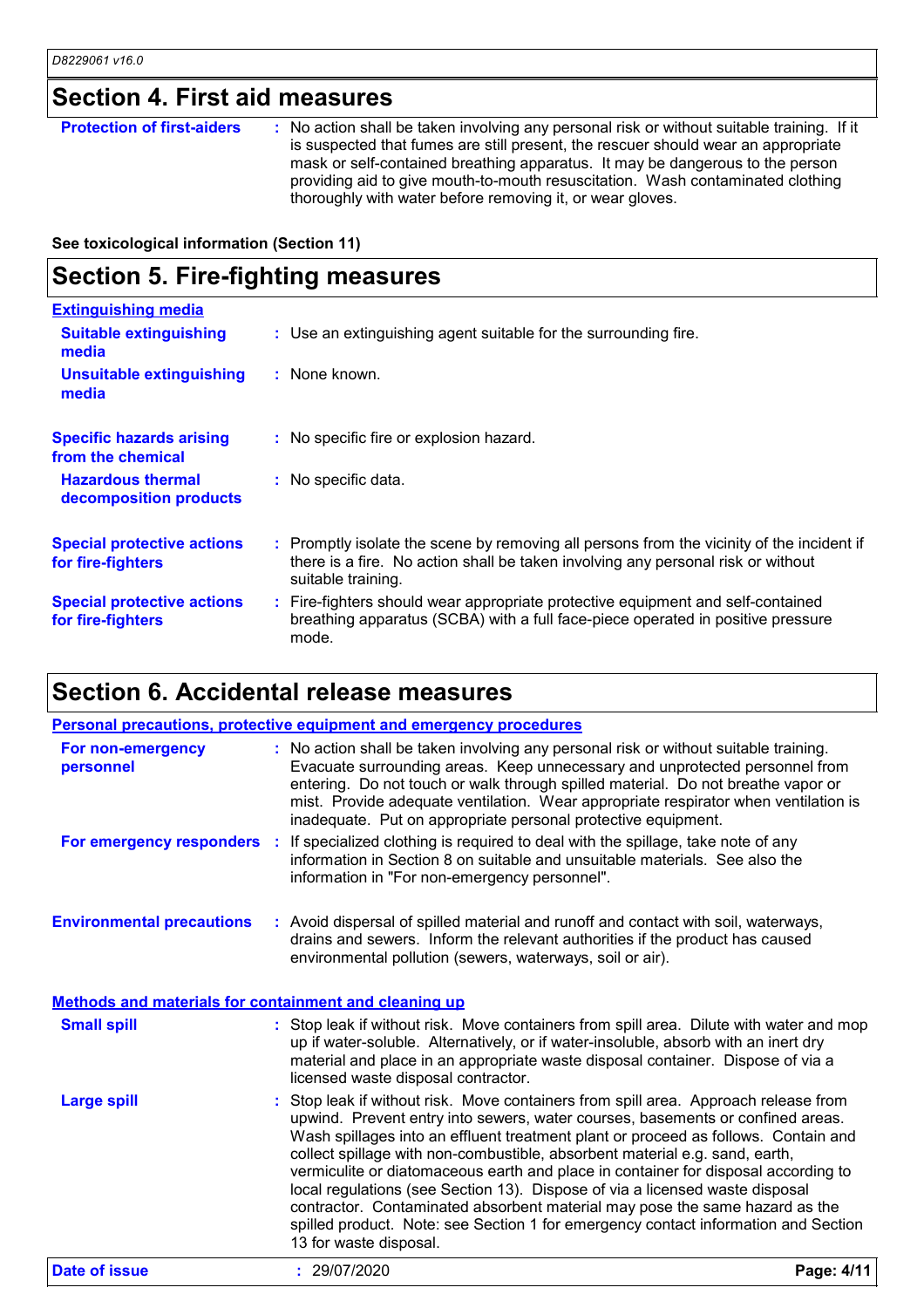#### **Section 6. Accidental release measures**

**See Section 1 for emergency contact information.**

**See Section 8 for information on appropriate personal protective equipment.**

**See Section 13 for additional waste treatment information.**

### **Section 7. Handling and storage**

| <b>Precautions for safe handling</b>                                             |                                                                                                                                                                                                                                                                                                                                                                                                                                                                                                                                                                                                                                                                                             |
|----------------------------------------------------------------------------------|---------------------------------------------------------------------------------------------------------------------------------------------------------------------------------------------------------------------------------------------------------------------------------------------------------------------------------------------------------------------------------------------------------------------------------------------------------------------------------------------------------------------------------------------------------------------------------------------------------------------------------------------------------------------------------------------|
| <b>Protective measures</b>                                                       | : Put on appropriate personal protective equipment (see Section 8). Persons with a<br>history of skin sensitization problems should not be employed in any process in<br>which this product is used. Do not get in eyes or on skin or clothing. Do not breathe<br>vapor or mist. Do not ingest. If during normal use the material presents a<br>respiratory hazard, use only with adequate ventilation or wear appropriate respirator.<br>Keep in the original container or an approved alternative made from a compatible<br>material, kept tightly closed when not in use. Keep away from acids. Empty<br>containers retain product residue and can be hazardous. Do not reuse container. |
| <b>Advice on general</b><br>occupational hygiene                                 | : Eating, drinking and smoking should be prohibited in areas where this material is<br>handled, stored and processed. Workers should wash hands and face before<br>eating, drinking and smoking. Remove contaminated clothing and protective<br>equipment before entering eating areas. See also Section 8 for additional<br>information on hygiene measures.                                                                                                                                                                                                                                                                                                                               |
| <b>Conditions for safe storage,</b><br>including any<br><b>incompatibilities</b> | Store in accordance with local regulations. Store in original container protected<br>from direct sunlight in a dry, cool and well-ventilated area, away from incompatible<br>materials (see Section 10) and food and drink. Store locked up. Separate from<br>acids. Keep container tightly closed and sealed until ready for use. Containers that<br>have been opened must be carefully resealed and kept upright to prevent leakage.<br>Do not store in unlabeled containers. Use appropriate containment to avoid<br>environmental contamination. See Section 10 for incompatible materials before<br>handling or use.                                                                   |

### **Section 8. Exposure controls and personal protection**

#### **Control parameters**

**Australia**

#### **Occupational exposure limits**

| Ingredient name              | <b>Exposure limits</b>                                                                   |
|------------------------------|------------------------------------------------------------------------------------------|
| White mineral oil, petroleum | Safe Work Australia (Australia, 4/2018).                                                 |
| l Slaked lime                | TWA: 5 mg/m <sup>3</sup> 8 hours. Form: mist<br>Safe Work Australia (Australia, 4/2018). |
|                              | TWA: 5 mg/m <sup>3</sup> 8 hours.                                                        |

**New Zealand**

**Occupational exposure limits : No exposure standard allocated.**

| Ingredient name               | <b>Exposure limits</b>                                                                                                                            |
|-------------------------------|---------------------------------------------------------------------------------------------------------------------------------------------------|
| White mineral oil (petroleum) | NZ HSWA 2015 (New Zealand, 11/2017).<br>WES-TWA: 5 mg/m <sup>3</sup> 8 hours. Form: Mist<br>WES-STEL: 10 mg/m <sup>3</sup> 15 minutes. Form: Mist |
| calcium dihydroxide           | NZ HSWA 2015 (New Zealand, 11/2017).<br>WES-TWA: 5 mg/m <sup>3</sup> 8 hours.                                                                     |

#### **Appropriate engineering controls**

**:** If user operations generate dust, fumes, gas, vapor or mist, use process enclosures, local exhaust ventilation or other engineering controls to keep worker exposure to airborne contaminants below any recommended or statutory limits.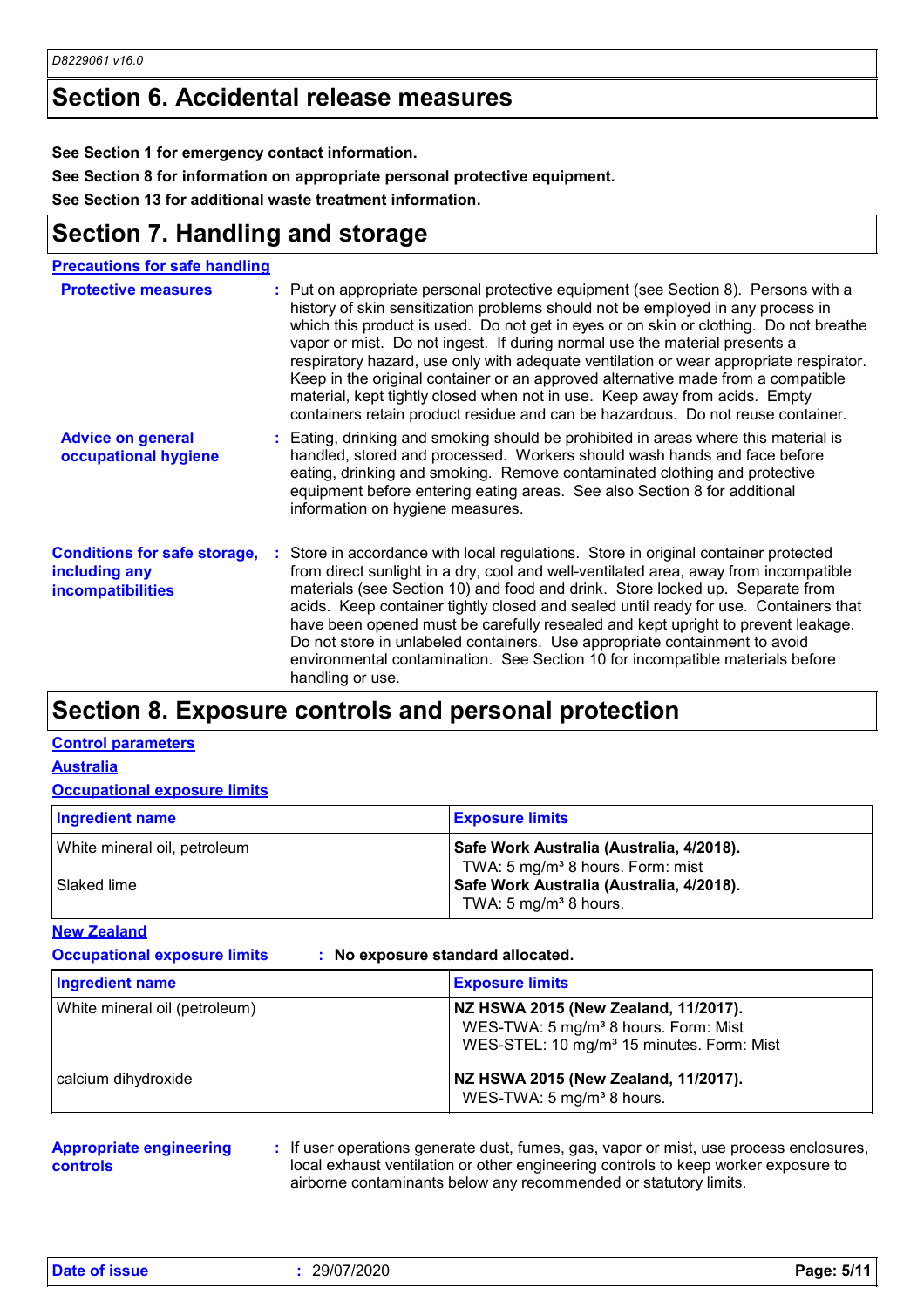### **Section 8. Exposure controls and personal protection**

| <b>Environmental exposure</b><br><b>controls</b> | : Emissions from ventilation or work process equipment should be checked to ensure<br>they comply with the requirements of environmental protection legislation. In some<br>cases, fume scrubbers, filters or engineering modifications to the process<br>equipment will be necessary to reduce emissions to acceptable levels.                                                                                                                                             |
|--------------------------------------------------|-----------------------------------------------------------------------------------------------------------------------------------------------------------------------------------------------------------------------------------------------------------------------------------------------------------------------------------------------------------------------------------------------------------------------------------------------------------------------------|
| <b>Individual protection measures</b>            |                                                                                                                                                                                                                                                                                                                                                                                                                                                                             |
| <b>Hygiene measures</b>                          | : Wash hands, forearms and face thoroughly after handling chemical products, before<br>eating, smoking and using the lavatory and at the end of the working period.<br>Appropriate techniques should be used to remove potentially contaminated clothing.<br>Contaminated work clothing should not be allowed out of the workplace. Wash<br>contaminated clothing before reusing. Ensure that eyewash stations and safety<br>showers are close to the workstation location. |
| <b>Eye/face protection</b>                       | Safety eyewear complying with an approved standard should be used when a risk<br>assessment indicates this is necessary to avoid exposure to liquid splashes, mists,<br>gases or dusts. If contact is possible, the following protection should be worn,<br>unless the assessment indicates a higher degree of protection: chemical splash<br>goggles and/or face shield. If inhalation hazards exist, a full-face respirator may be<br>required instead.                   |
| <b>Skin protection</b>                           |                                                                                                                                                                                                                                                                                                                                                                                                                                                                             |
| <b>Hand protection</b>                           | : Considering the parameters specified by the glove manufacturer, check during use<br>that the gloves are still retaining their protective properties. It should be noted that<br>the time to breakthrough for any glove material may be different for different glove<br>manufacturers. In the case of mixtures, consisting of several substances, the<br>protection time of the gloves cannot be accurately estimated.                                                    |
| <b>Body protection</b>                           | : Personal protective equipment for the body should be selected based on the task<br>being performed and the risks involved and should be approved by a specialist<br>before handling this product.                                                                                                                                                                                                                                                                         |
| <b>Other skin protection</b>                     | : Appropriate footwear and any additional skin protection measures should be<br>selected based on the task being performed and the risks involved and should be<br>approved by a specialist before handling this product.                                                                                                                                                                                                                                                   |
| <b>Respiratory protection</b>                    | Based on the hazard and potential for exposure, select a respirator that meets the<br>appropriate standard or certification. Respirators must be used according to a<br>respiratory protection program to ensure proper fitting, training, and other important<br>aspects of use.                                                                                                                                                                                           |

### **Section 9. Physical and chemical properties**

| <b>Appearance</b>                               |                       |
|-------------------------------------------------|-----------------------|
| <b>Physical state</b>                           | Liquid. [Cream]<br>t. |
| <b>Color</b>                                    | Not available.        |
| Odor                                            | Not available.        |
| <b>Odor threshold</b>                           | Not available.<br>٠   |
| рH                                              | 12.5                  |
| <b>Melting point</b>                            | Not available.        |
| <b>Boiling point</b>                            | Not available.        |
| <b>Flash point</b>                              | Not available.        |
| <b>Evaporation rate</b>                         | Not available.        |
| <b>Flammability (solid, gas)</b>                | Not available.        |
| Lower and upper explosive<br>(flammable) limits | : Not available.      |
| <b>Vapor pressure</b>                           | Not available.        |
| <b>Vapor density</b>                            | Not available.        |
| <b>Relative density</b>                         | Not available.        |
| <b>Solubility</b>                               | Not available.        |

**Date of issue :** 29/07/2020 **Page: 6/11**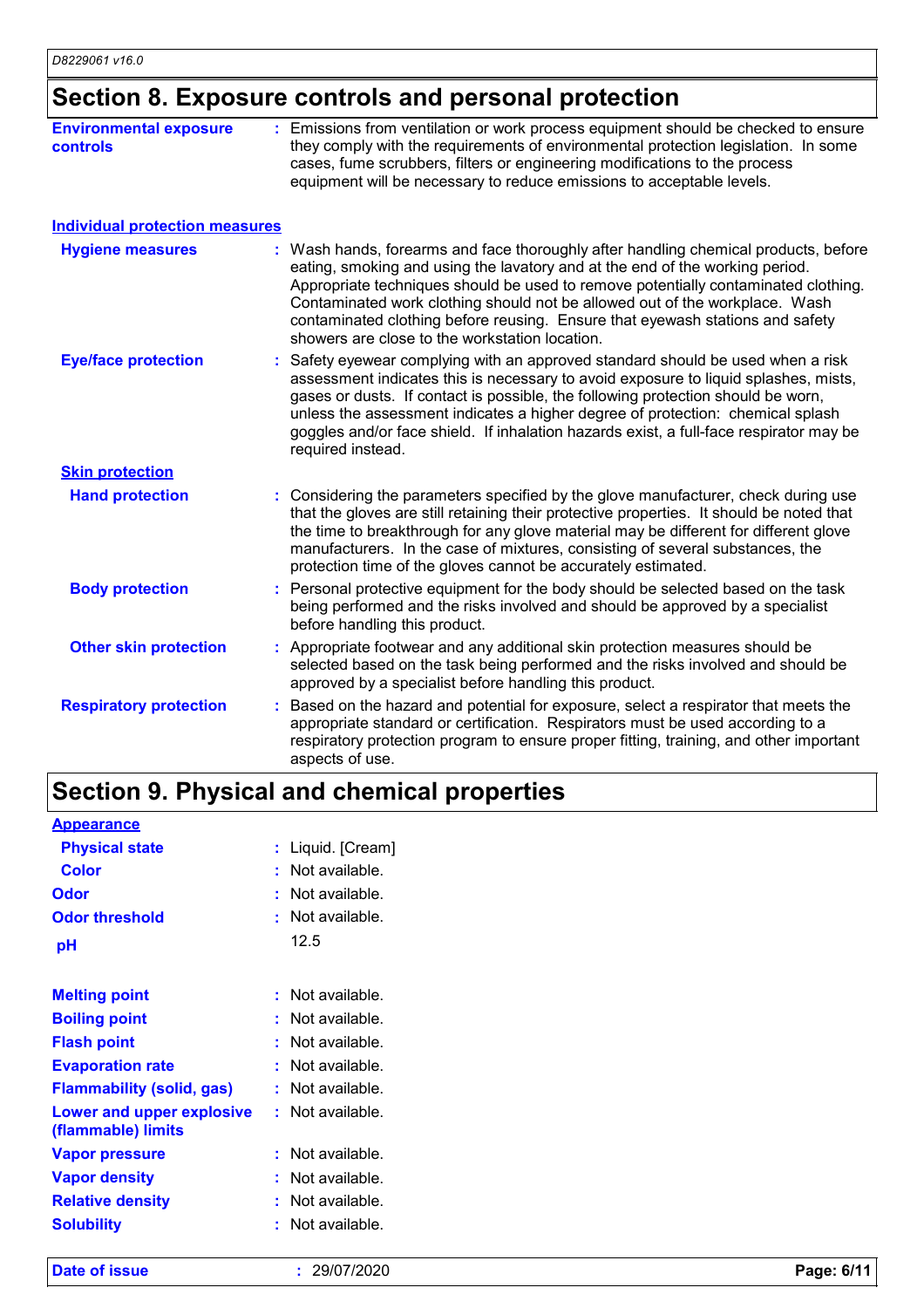### **Section 9. Physical and chemical properties**

| $:$ Not available. |
|--------------------|
| : Not available.   |
| $:$ Not available. |
| : Not available.   |
| : Not available.   |
| : Not available.   |
|                    |

**Aerosol product**

### **Section 10. Stability and reactivity**

| <b>Reactivity</b>                            | : No specific test data related to reactivity available for this product or its ingredients.              |
|----------------------------------------------|-----------------------------------------------------------------------------------------------------------|
| <b>Chemical stability</b>                    | : The product is stable.                                                                                  |
| <b>Possibility of hazardous</b><br>reactions | : Under normal conditions of storage and use, hazardous reactions will not occur.                         |
| <b>Conditions to avoid</b>                   | : No specific data.                                                                                       |
| <b>Incompatible materials</b>                | : Reactive or incompatible with the following materials:<br>acids                                         |
| <b>Hazardous decomposition</b><br>products   | : Under normal conditions of storage and use, hazardous decomposition products<br>should not be produced. |

### **Section 11. Toxicological information**

#### **Information on toxicological effects**

#### **Acute toxicity**

| <b>Product/ingredient name</b>           | <b>Result</b> | <b>Species</b> | <b>Dose</b> | <b>Exposure</b> |
|------------------------------------------|---------------|----------------|-------------|-----------------|
| White mineral oil, petroleum   LD50 Oral |               | Rat            | >5000 mg/kg |                 |
|                                          | LD50 Oral     | Rat            | 114 mg/kg   |                 |
| Slaked lime                              | LD50 Oral     | Rat            | 7340 mg/kg  |                 |

**Conclusion/Summary :** Based on available data, the classification criteria are not met.

**Irritation/Corrosion**

| <b>Product/ingredient name</b>     | <b>Result</b>           | <b>Species</b> | <b>Score</b> | <b>Exposure</b> | <b>Observation</b> |
|------------------------------------|-------------------------|----------------|--------------|-----------------|--------------------|
| Slaked lime                        | Eyes - Severe irritant  | Rabbit         |              | 10 milligrams   |                    |
| Talc                               | Skin - Mild irritant    | <b>Human</b>   |              | 72 hours 300    |                    |
|                                    |                         |                |              | Micrograms      |                    |
|                                    |                         |                |              | Intermittent    |                    |
| Veet for Men Depilatory            | Skin - Primary dermal   | l Human        | ۱O           |                 |                    |
| Base                               | irritation index (PDII) |                |              |                 |                    |
| Cream 3102826 3102825 D8229061 ANZ |                         |                |              |                 |                    |

| <b>Conclusion/Summary</b> |                                                                     |
|---------------------------|---------------------------------------------------------------------|
| <b>Skin</b>               | : On the basis of test data: Non-irritating to the skin.            |
| <b>Eyes</b>               | : Based on Calculation Method: Causes serious eye damage.           |
| <b>Respiratory</b>        | : Based on available data, the classification criteria are not met. |
| <b>Sensitization</b>      |                                                                     |
| Not available.            |                                                                     |
| <b>Conclusion/Summary</b> |                                                                     |
| <b>Skin</b>               | : May cause allergic reactions in certain individuals.              |

**Date of issue :** 29/07/2020 **Page: 7/11**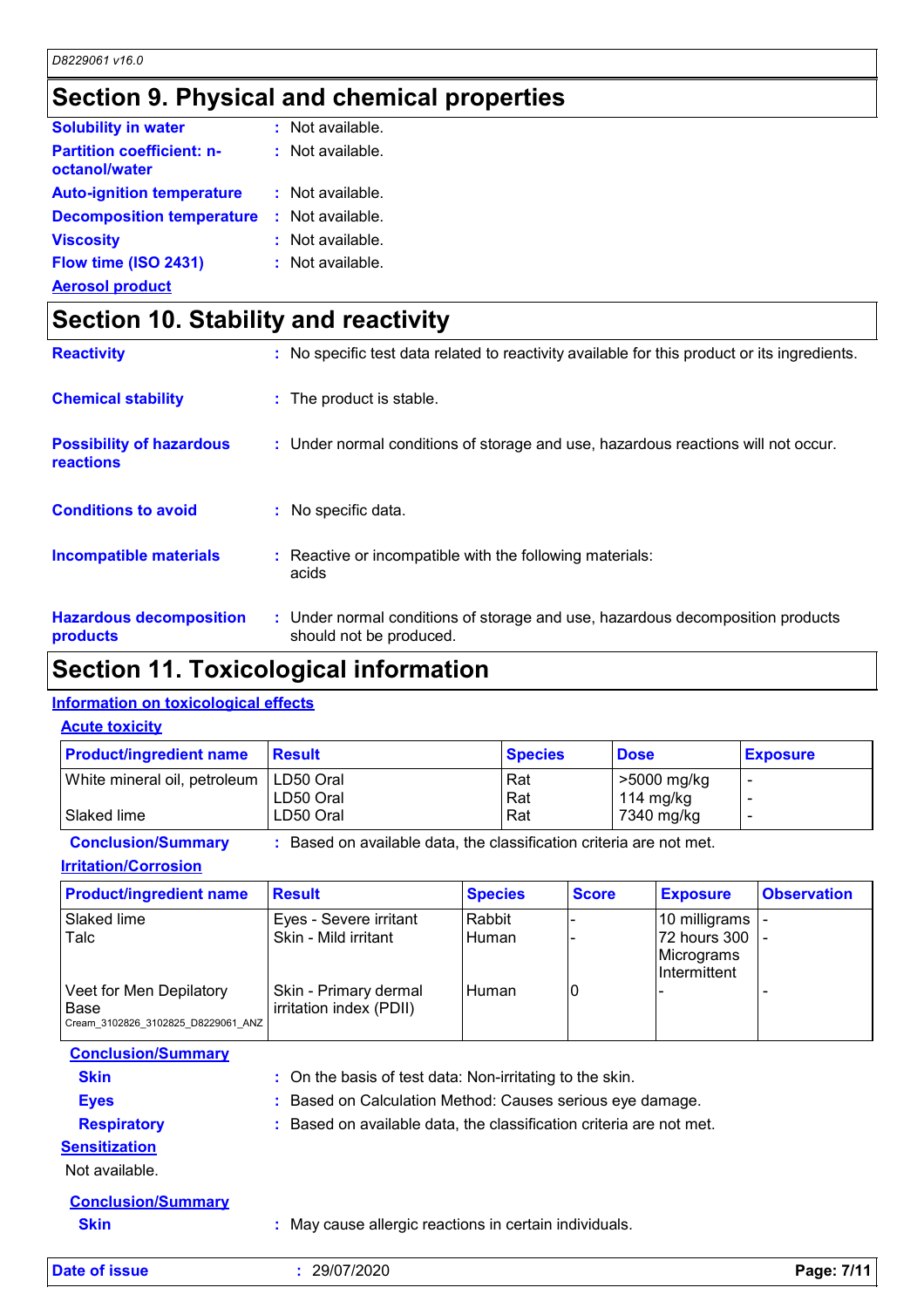### **Section 11. Toxicological information**

| <b>Respiratory</b>           | : Based on available data, the classification criteria are not met. |
|------------------------------|---------------------------------------------------------------------|
| <b>Mutagenicity</b>          |                                                                     |
| Not available.               |                                                                     |
| <b>Conclusion/Summary</b>    | : Based on available data, the classification criteria are not met. |
| <b>Carcinogenicity</b>       |                                                                     |
| Not available.               |                                                                     |
|                              |                                                                     |
| <b>Conclusion/Summary</b>    | : Based on available data, the classification criteria are not met. |
| <b>Reproductive toxicity</b> |                                                                     |
| Not available.               |                                                                     |
|                              |                                                                     |
| <b>Conclusion/Summary</b>    | : Based on available data, the classification criteria are not met. |
| <b>Teratogenicity</b>        |                                                                     |
| Not available.               |                                                                     |
|                              |                                                                     |

**Conclusion/Summary :** Based on available data, the classification criteria are not met.

#### **Specific target organ toxicity (single exposure)**

| <b>Name</b>             | <b>Category</b> | <b>Route of</b><br><b>exposure</b> | <b>Target organs</b>            |
|-------------------------|-----------------|------------------------------------|---------------------------------|
| Potassium Thioglycolate | Category 3      |                                    | Respiratory tract<br>irritation |
| Slaked lime             | Category 3      |                                    | Respiratory tract<br>irritation |

#### **Specific target organ toxicity (repeated exposure)**

| <b>Name</b>             | <b>Category</b> | <b>Route of</b><br>exposure | <b>Target organs</b> |
|-------------------------|-----------------|-----------------------------|----------------------|
| Potassium Thioglycolate | Category 2      |                             |                      |

#### **Aspiration hazard**

Not available.

| <b>Information on the likely</b><br>routes of exposure | : Not available.                                    |
|--------------------------------------------------------|-----------------------------------------------------|
| <b>Potential acute health effects</b>                  |                                                     |
| <b>Eye contact</b>                                     | : Causes serious eye damage.                        |
| <b>Inhalation</b>                                      | : No known significant effects or critical hazards. |
| <b>Skin contact</b>                                    | : May cause an allergic skin reaction.              |
| <b>Ingestion</b>                                       | : No known significant effects or critical hazards. |

#### **Symptoms related to the physical, chemical and toxicological characteristics**

| <b>Eye contact</b>  | : Adverse symptoms may include the following:<br>pain<br>watering<br>redness                           |
|---------------------|--------------------------------------------------------------------------------------------------------|
| <b>Inhalation</b>   | : No specific data.                                                                                    |
| <b>Skin contact</b> | : Adverse symptoms may include the following:<br>pain or irritation<br>redness<br>blistering may occur |
| <b>Ingestion</b>    | : Adverse symptoms may include the following:<br>stomach pains                                         |

#### **Delayed and immediate effects and also chronic effects from short and long term exposure**

| <b>Date of issue</b> | 29/07/2020 | 8/11<br>$P$ aqe: |
|----------------------|------------|------------------|
|                      |            |                  |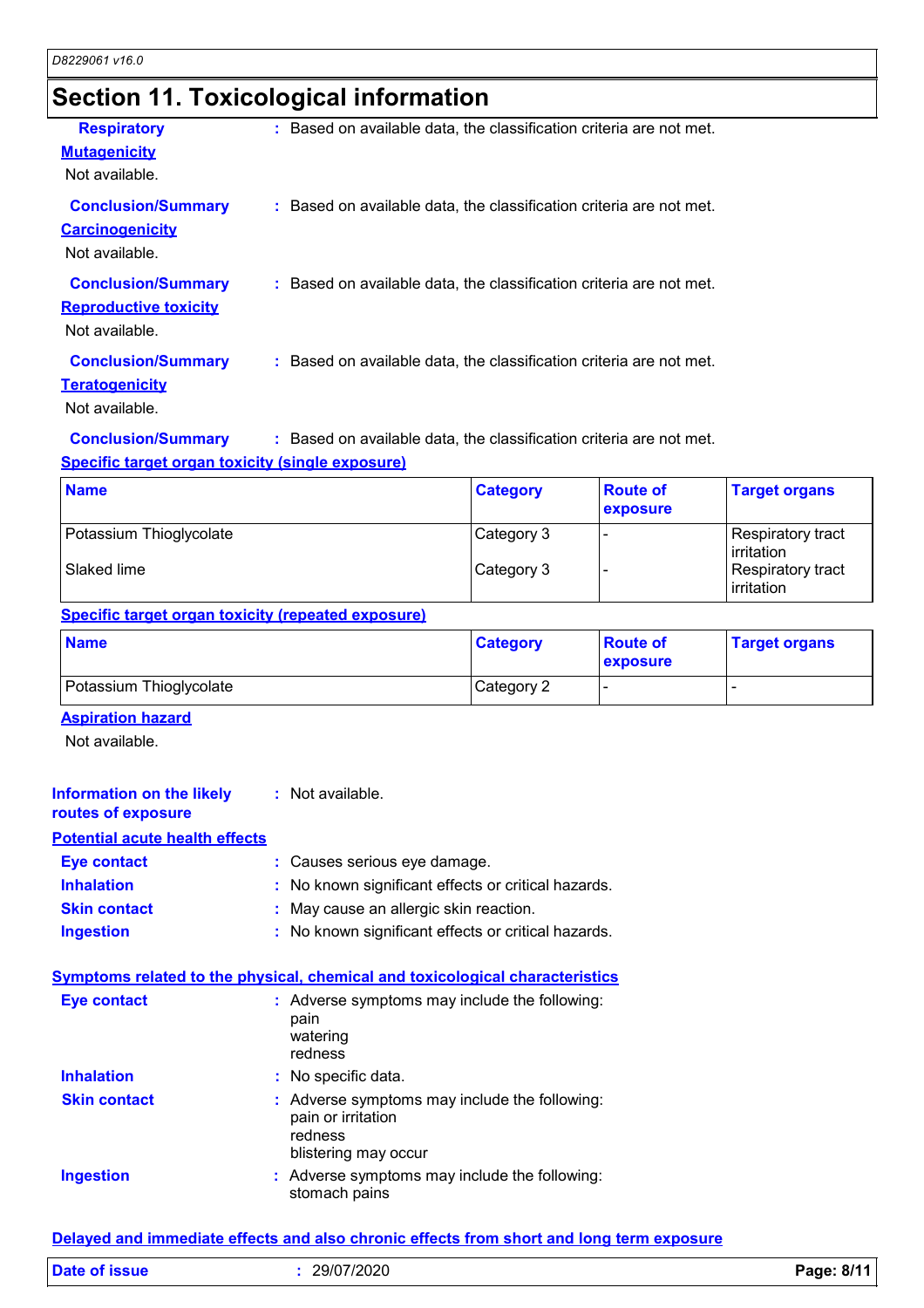### **Section 11. Toxicological information**

| <b>Short term exposure</b>                        |                                                                                                          |
|---------------------------------------------------|----------------------------------------------------------------------------------------------------------|
| <b>Potential immediate</b><br><b>effects</b>      | $:$ Not available.                                                                                       |
| <b>Potential delayed effects</b>                  | : Not available.                                                                                         |
| <b>Long term exposure</b>                         |                                                                                                          |
| <b>Potential immediate</b><br><b>effects</b>      | $:$ Not available.                                                                                       |
| <b>Potential delayed effects : Not available.</b> |                                                                                                          |
| <b>Potential chronic health effects</b>           |                                                                                                          |
| Not available.                                    |                                                                                                          |
| <b>Conclusion/Summary</b>                         | : Based on available data, the classification criteria are not met.                                      |
| <b>General</b>                                    | : Once sensitized, a severe allergic reaction may occur when subsequently exposed<br>to very low levels. |
| <b>Carcinogenicity</b>                            | : No known significant effects or critical hazards.                                                      |
| <b>Mutagenicity</b>                               | : No known significant effects or critical hazards.                                                      |
| <b>Teratogenicity</b>                             | : No known significant effects or critical hazards.                                                      |
| <b>Developmental effects</b>                      | : No known significant effects or critical hazards.                                                      |
| <b>Fertility effects</b>                          | : No known significant effects or critical hazards.                                                      |

#### **Numerical measures of toxicity**

**Acute toxicity estimates**

Not available.

### **Section 12. Ecological information**

#### **Toxicity**

| <b>Product/ingredient name</b> | <b>Result</b>                       | <b>Species</b>                            | <b>Exposure</b> |
|--------------------------------|-------------------------------------|-------------------------------------------|-----------------|
| Slaked lime                    | Acute LC50 33884.4 µg/l Fresh water | Fish - Clarias gariepinus -<br>Fingerling | 96 hours        |

#### **Persistence and degradability**

| <b>Product/ingredient name</b>  | <b>Aquatic half-life</b> | <b>Photolysis</b> | Biodegradability |
|---------------------------------|--------------------------|-------------------|------------------|
| White mineral oil, petroleum  - |                          |                   | Readily          |

#### **Bioaccumulative potential**

| <b>Product/ingredient name</b>   | <b>LogP</b> <sub>ow</sub> | <b>BCF</b> | <b>Potential</b> |
|----------------------------------|---------------------------|------------|------------------|
| White mineral oil, petroleum  >6 |                           |            | high             |

#### **Mobility in soil**

**Soil/water partition coefficient (KOC)**

**:** Not available.

**Other adverse effects** : No known significant effects or critical hazards.

Release of large quantities into water may cause a pH-change resulting in danger for aquatic life.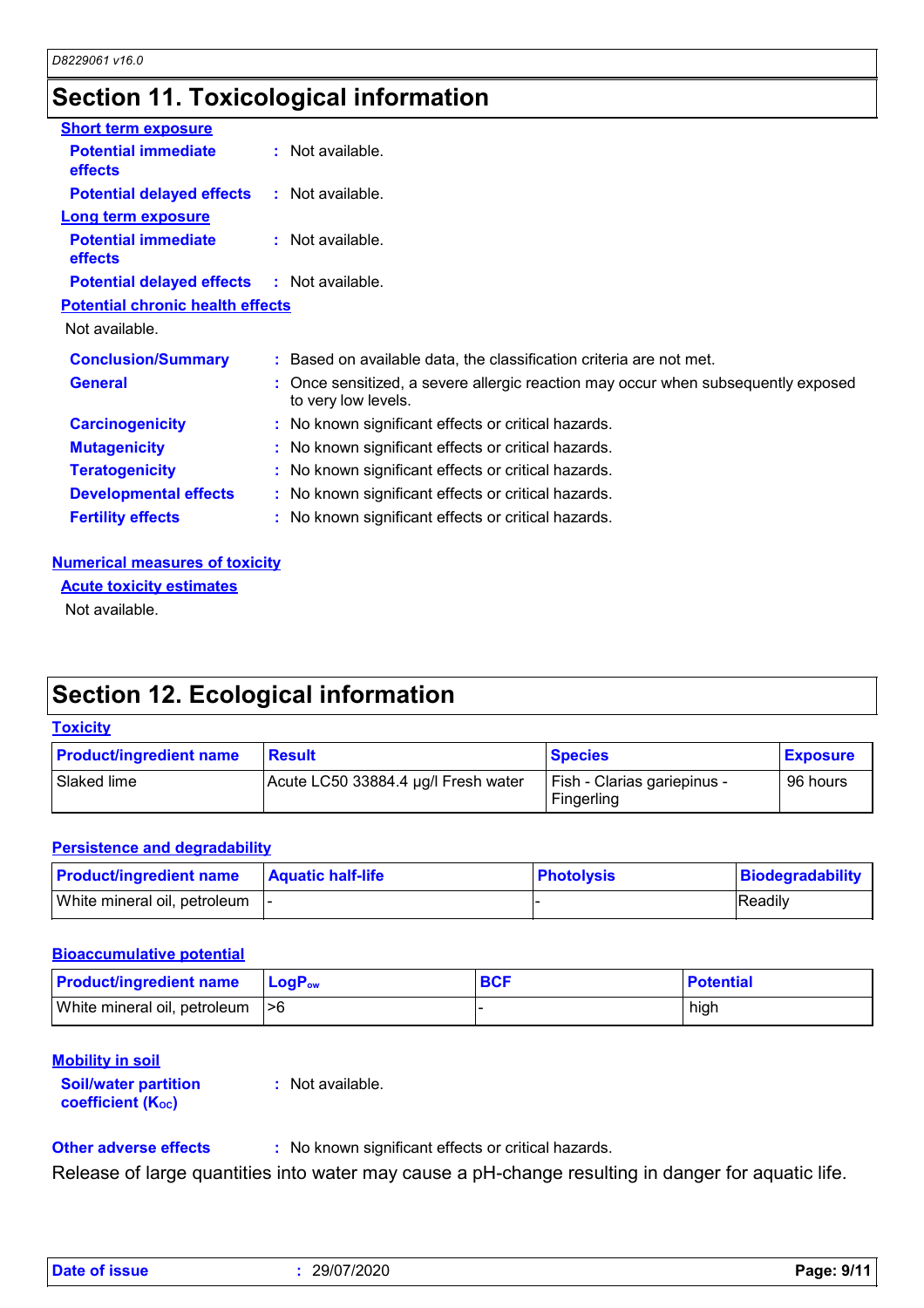#### **Section 13. Disposal considerations**

#### The generation of waste should be avoided or minimized wherever possible. Disposal of this product, solutions and any by-products should at all times comply with the requirements of environmental protection and waste disposal legislation and any regional local authority requirements. Dispose of surplus and nonrecyclable products via a licensed waste disposal contractor. Waste should not be disposed of untreated to the sewer unless fully compliant with the requirements of all authorities with jurisdiction. Waste packaging should be recycled. Incineration or landfill should only be considered when recycling is not feasible. This material and its container must be disposed of in a safe way. Care should be taken when handling emptied containers that have not been cleaned or rinsed out. Empty containers or liners may retain some product residues. Avoid dispersal of spilled material and runoff and contact with soil, waterways, drains and sewers. **Disposal methods :**

#### **Section 14. Transport information**

|                                      | <b>ADG</b>               | <b>ADR/RID</b> | <b>IMDG</b>    | <b>IATA</b>              |
|--------------------------------------|--------------------------|----------------|----------------|--------------------------|
| <b>UN number</b>                     | Not regulated.           | Not regulated. | Not regulated. | Not regulated.           |
| <b>UN proper</b><br>shipping name    |                          | ۰              |                | $\overline{\phantom{0}}$ |
| <b>Transport hazard</b><br>class(es) | $\overline{\phantom{a}}$ | -              |                | $\overline{\phantom{0}}$ |
| <b>Packing group</b>                 | $\overline{\phantom{a}}$ | -              | -              |                          |
| <b>Environmental</b><br>hazards      | No.                      | No.            | No.            | No.                      |

**Special precautions for user** : Transport within user's premises: always transport in closed containers that are upright and secure. Ensure that persons transporting the product know what to do in the event of an accident or spillage.

**Transport in bulk according :** Not available. **to IMO instruments**

#### **Section 15. Regulatory information**

**Standard for the Uniform Scheduling of Medicines and Poisons**

Not scheduled

**Model Work Health and Safety Regulations - Scheduled Substances**

No listed substance

| <b>Australia inventory (AICS)</b>                           | : All components are listed or exempted. |
|-------------------------------------------------------------|------------------------------------------|
| <b>New Zealand Inventory of</b><br><b>Chemicals (NZIoC)</b> | : All components are listed or exempted. |
| <b>HSNO Group Standard</b>                                  | : Cosmetic product                       |
| <b>HSNO Approval Number</b>                                 | : HSR002552                              |
| <b>Approved Handler</b><br><b>Requirement</b>               | : No.                                    |
| <b>Tracking Requirement</b>                                 | : No.                                    |